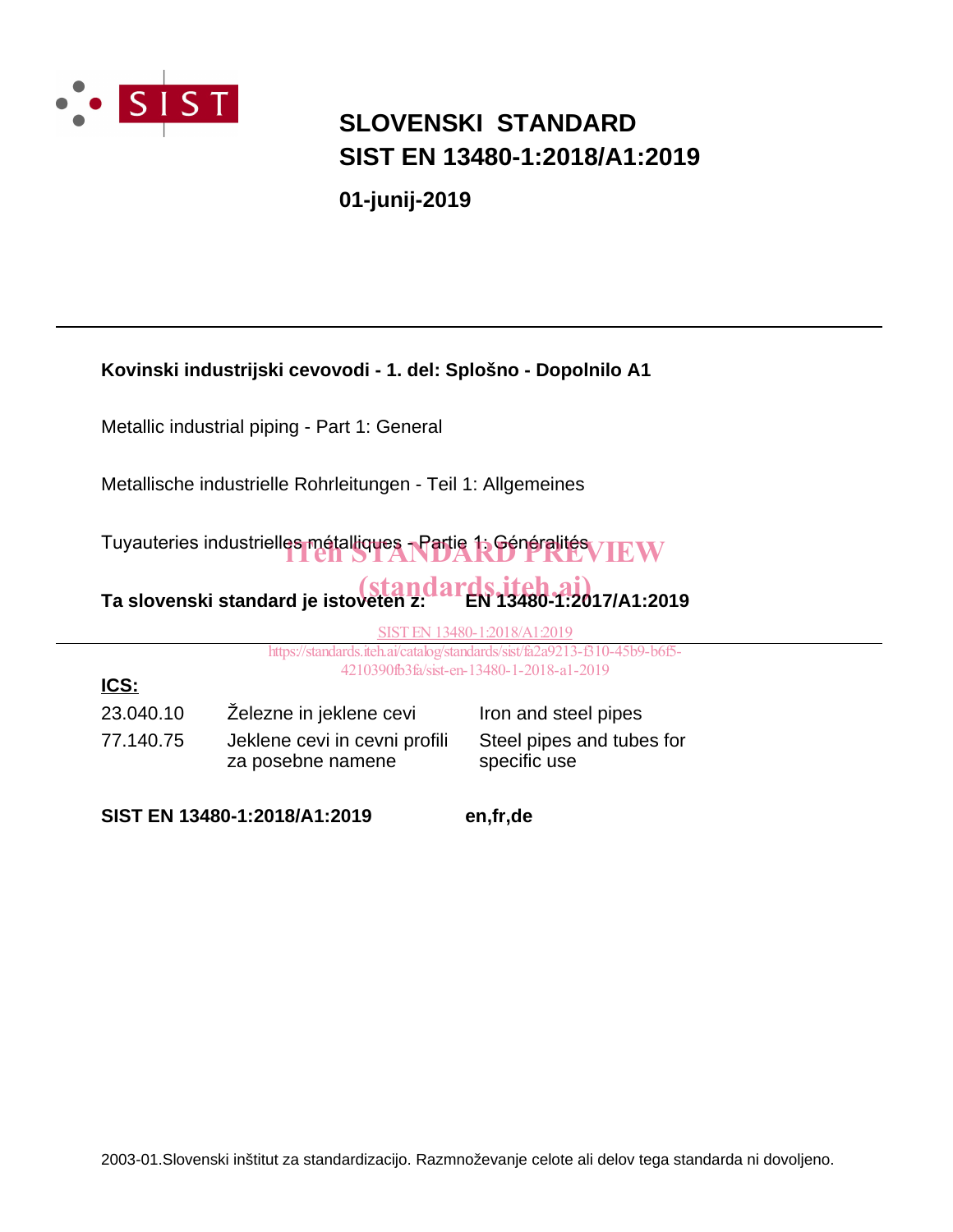### iTeh STANDARD PREVIEW (standards.iteh.ai)

SIST EN 13480-1:2018/A1:2019 https://standards.iteh.ai/catalog/standards/sist/fa2a9213-f310-45b9-b6f5- 4210390fb3fa/sist-en-13480-1-2018-a1-2019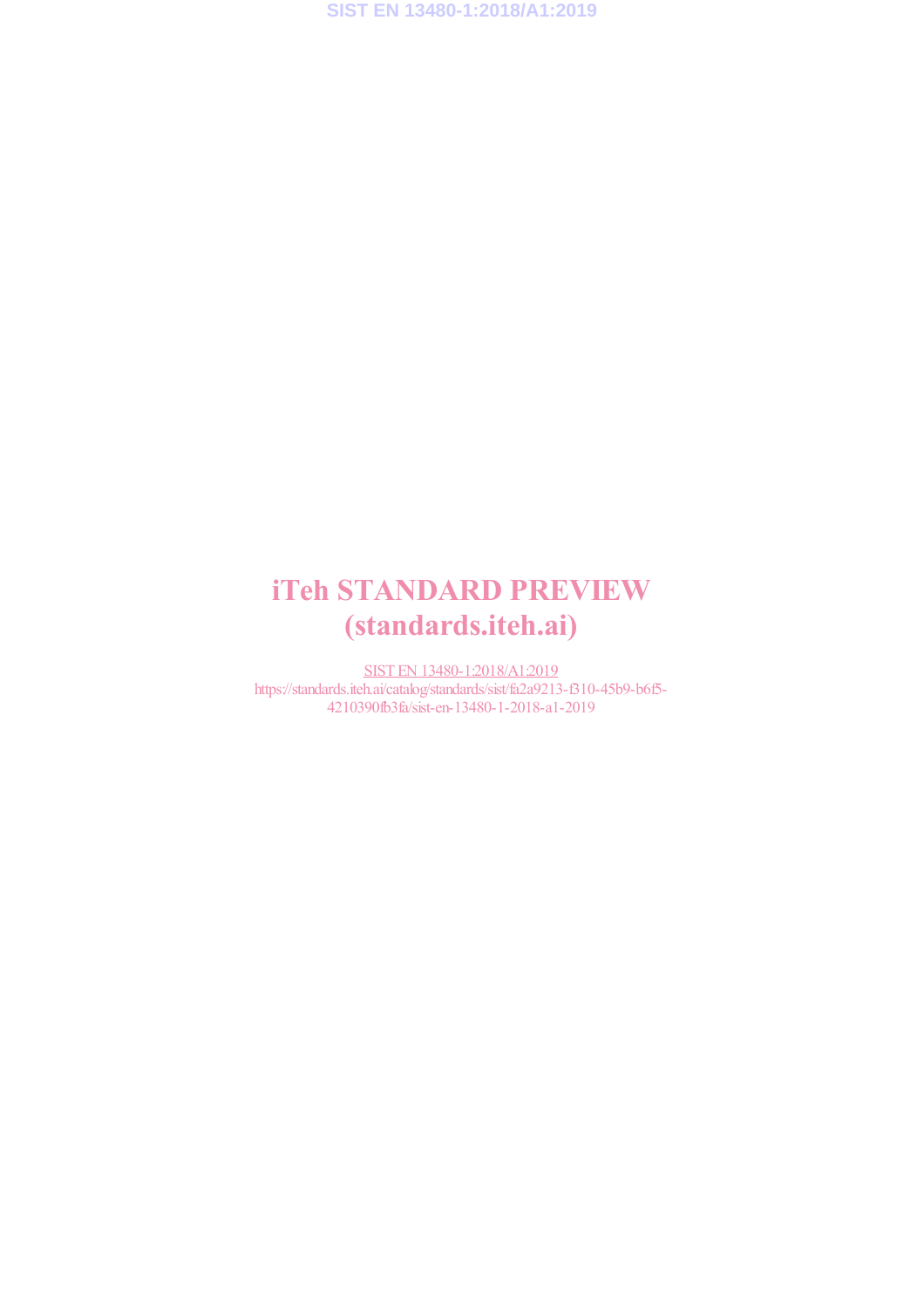# EUROPEAN STANDARD NORME EUROPÉENNE EUROPÄISCHE NORM

## **EN 13480-1:2017/A1**

April 2019

ICS 23.040.01

English Version

### Metallic industrial piping - Part 1: General

Tuyauteries industrielles métalliques - Partie 1 : Généralités

 Metallische industrielle Rohrleitungen - Teil 1: Allgemeines

This amendment A1 modifies the European Standard EN 13480-1:2017; it was approved by CEN on 17 December 2018.

CEN members are bound to comply with the CEN/CENELEC Internal Regulations which stipulate the conditions for inclusion of this amendment into the relevant national standard without any alteration. Up-to-date lists and bibliographical references concerning such national standards may be obtained on application to the CEN-CENELEC Management Centre or to any CEN member.

This amendment exists in three official versions (English, French, German). A version in any other language made by translation under the responsibility of a CEN member into its own language and notified to the CEN-CENELEC Management Centre has the same status as the official versions.

CEN members are the national standards bodies of Austria, Belgium, Bulgaria, Croatia, Cyprus, Czech Republic, Denmark, Estonia, Finland, Former Yugoslav Republic of Macedonia, France, Germany, Greece, Hungary, Iceland, Ireland, Italy, Latvia, Lithuania,<br>Luxembourg, Malta, Netherlands, Norway<del>,</del> Poland, Portugal, Romania, Serbia, Slovakia, Slovenia, Luxembourg, Malta, Netherlands, Norway, Poland, Portugal, Romania, Serbia, Slovakia, Slovenia, Spain, Sweden, Switzerland, Turkey and United Kingdom.

> SIST EN 13480-1:2018/A1:2019 https://standards.iteh.ai/catalog/standards/sist/fa2a9213-f310-45b9-b6f5- 4210390fb3fa/sist-en-13480-1-2018-a1-2019



EUROPEAN COMMITTEE FOR STANDARDIZATION COMITÉ EUROPÉEN DE NORMALISATION EUROPÄISCHES KOMITEE FÜR NORMUNG

**CEN-CENELEC Management Centre: Rue de la Science 23, B-1040 Brussels** 

© 2019 CEN All rights of exploitation in any form and by any means reserved worldwide for CEN national Members.

Ref. No. EN 13480-1:2017/A1:2019 E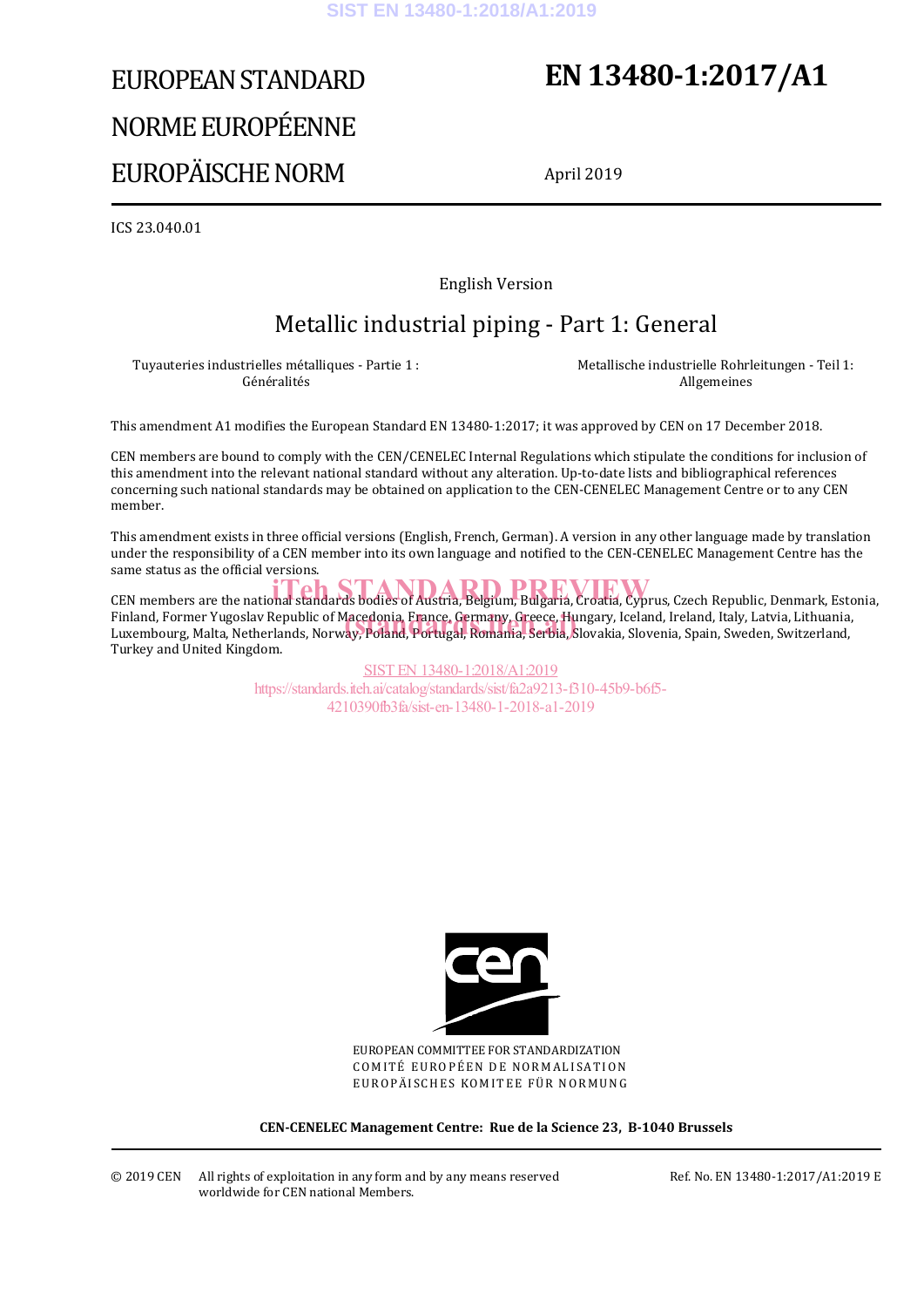#### **EN 13480-1:2017/A1:2019 (E)**

### **Contents** Page

### iTeh STANDARD PREVIEW (standards.iteh.ai)

SIST EN 13480-1:2018/A1:2019 https://standards.iteh.ai/catalog/standards/sist/fa2a9213-f310-45b9-b6f5- 4210390fb3fa/sist-en-13480-1-2018-a1-2019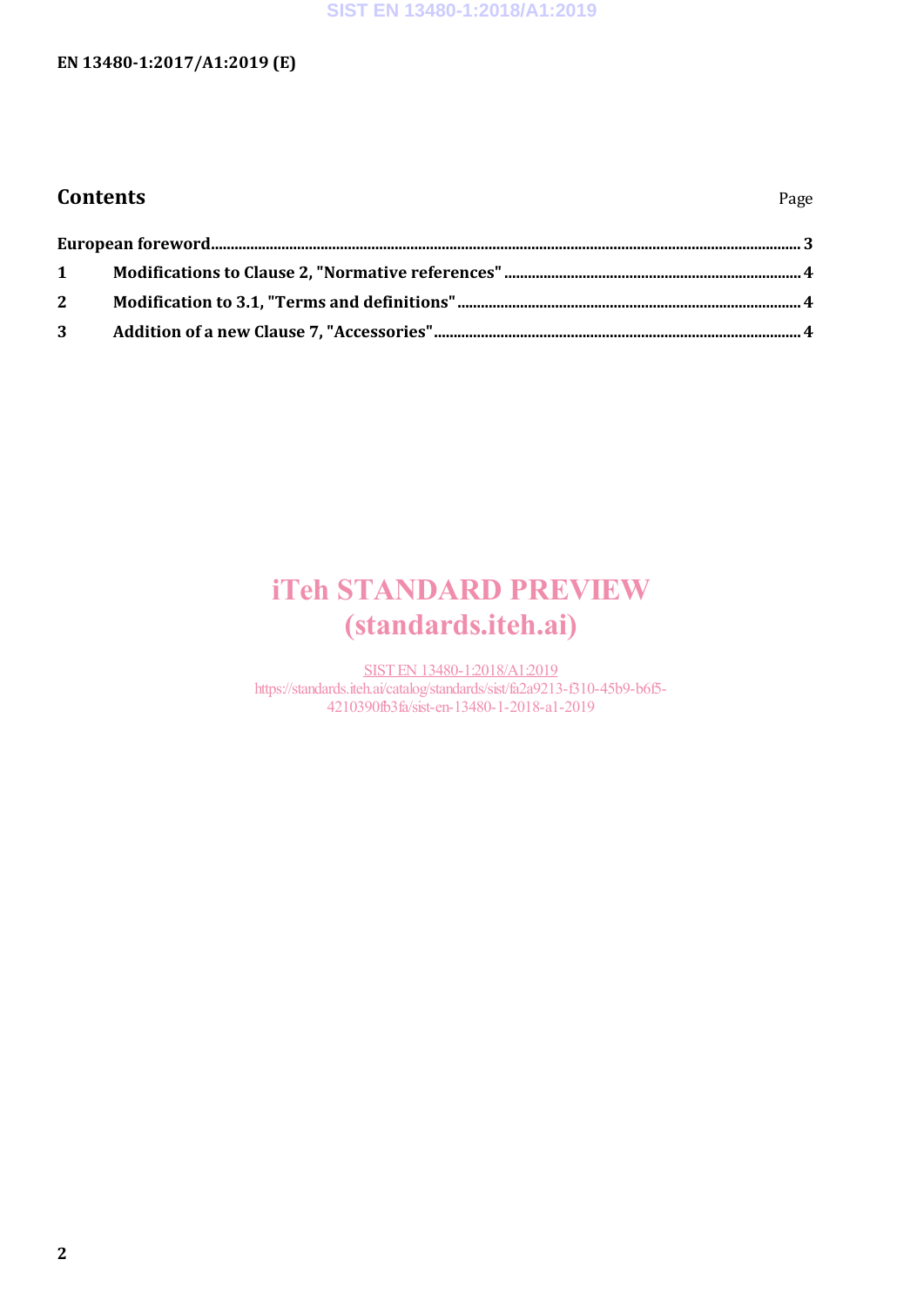### **European foreword**

This document (EN 13480-1:2017/A1:2019) has been prepared by Technical Committee CEN/TC 267 "Industrial piping and pipelines", the secretariat of which is held by AFNOR.

This European Standard shall be given the status of a national standard, either by publication of an identical text or by endorsement, at the latest by October 2019 and conflicting national standards shall be withdrawn at the latest by October 2019.

Attention is drawn to the possibility that some of the elements of this document may be the subject of patent rights. CEN shall not be held responsible for identifying any or all such patent rights.

This document has been prepared under a mandate given to CEN by the European Commission and the European Free Trade Association, and supports essential requirements of EU Directive(s).

For relationship with EU Directive(s), see informative Annex ZA, which is an integral part of EN 13480-1:2017.

This document includes the text of the amendment itself. The amended/corrected pages of EN 13480-1:2017 will be published as Issue 2 of the European Standard.

According to the CEN-CENELEC Internal Regulations, the national standards organizations of the following countries are bound to implement this European Standard: Austria, Belgium, Bulgaria, following countries are bound to implement this European Standard: Austria, Belgium, Bulgaria, Croatia, Cyprus, Czech Republic, Denmark, Estonia, Finland, Former Yugoslav Republic of Macedonia, Express, Campany, Gregory, Indian, Theory, Indian, Indian, Indian, Indian, Indian, Indian, Indian, Indian, Indian, Indian, France, Germany, Greece, Hungary, Iceland, Ireland, Italy, Latvia, Lithuania, Luxembourg, Malta, Netherlands, Norway, Poland, Portugal, Romania, Serbia, Slovakia, Slovenia, Spain, Sweden, Switzerland, SIST EN 13480-1:2018/A1:2019 Turkey and the United Kingdom. iteh.ai/catalog/standards/sist/fa2a9213-f310-45b9-b6f5-

4210390fb3fa/sist-en-13480-1-2018-a1-2019